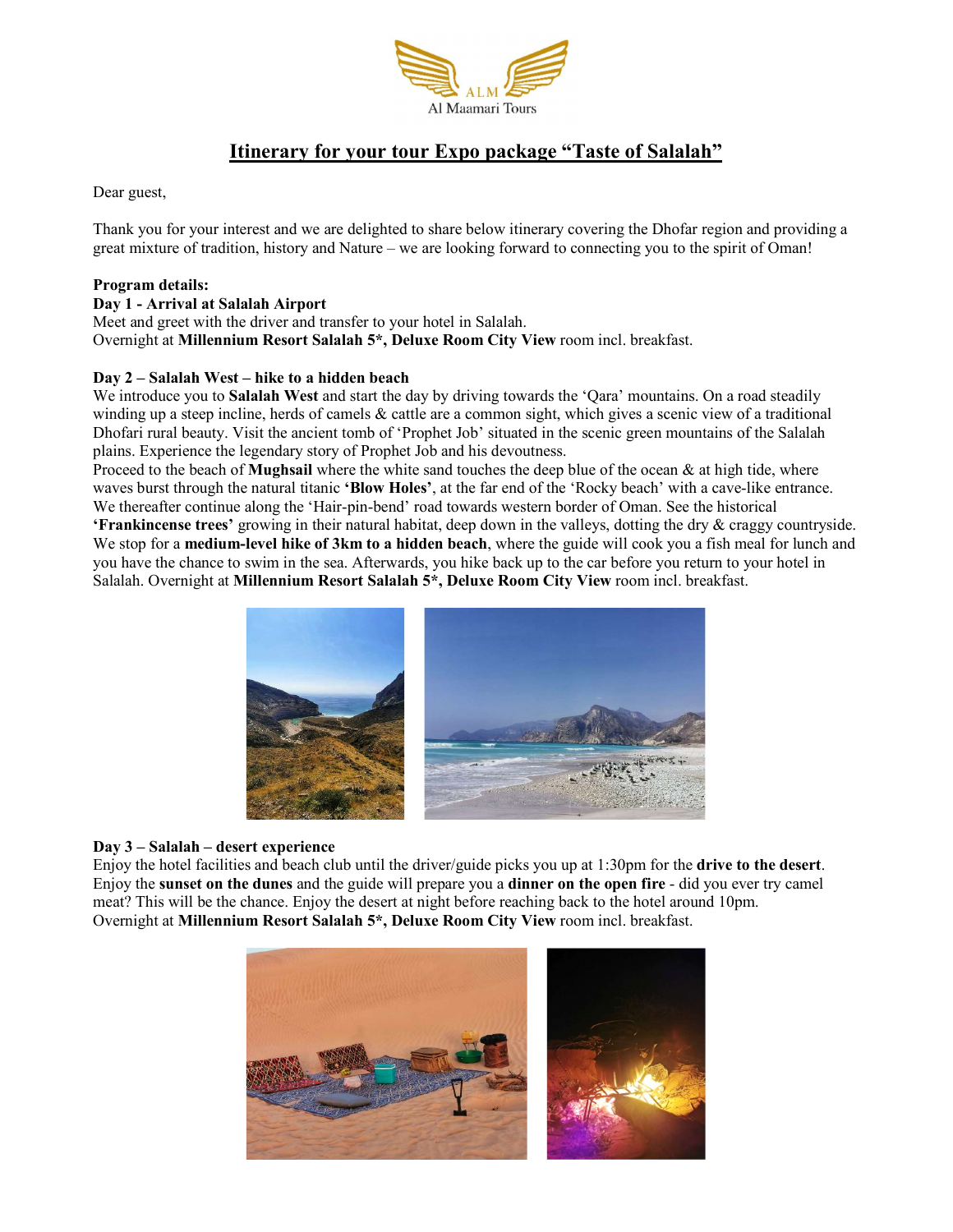#### Day 4 – Salalah City Tour

After breakfast at 9am we start the **half day city tour** with the visit of "The Museum of the Frankincense Land". Opened in July 2007 at Al Balid Archaeological Park, a UNESCO heritage site located in Salalah, the Frankincense Land Museum is the latest addition to Oman's heritage and cultural scene. (Opened Sun - Thu 8:30 – 20:00, Fri – Sat  $15:00 - 20:00$ . We drive through lush green plantations of vegetables & fruits, make a brief stop to **taste a fresh** coconut water drink at fruit stalls lining the streets within the periphery of the old Salalah town (Haffah). We make a Photo stop at the impressive Sultan Qaboos Mosque and view the Official Palace of His Majesty the Sultan (Al Husn Palace)  $\&$  stroll through the **old Haffah souk**, famous for the sale of high quality Frankincense  $\&$  numerous other Dhofari traditional souvenirs - the smell of frankincense fills the souk. Haffah souk is very attractive with its small shops lined up with straight piles of incense boxes, clay incense burners colorfully decorated with traditional patterns and bags of incense crystals. Return to the hotel and enjoy the hotel facilities.

Overnight at Millennium Resort Salalah 5\*, Deluxe Room City View room incl. breakfast.



### Day 5 – Departure

Check out at the hotel and the driver will pick you up from the hotel to Salalah International airport for the departure.

# **OUOTATION** Total cost for 5 days / 4 nights: starting from **OMR 700 = USD 1,820 for 2 adults (double room)**

### Inclusions:

- \* 4 nights guest accommodation in double Deluxe room City View incl. breakfast.
- \* Arrival & Departure transfers in Salalah in fully insured vehicle with English speaking driver.
- \* Private & insured transportation in 4x4 vehicle and English speaking guide during tour days 2-4.
- \* Lunch on day 2.
- \* Dinner on day 3.
- \* Bottled water during the tour.

### Exclusions:

- \* Additional meals incl. lunches & dinners.
- \* Entrance fees.
- \* PCR test registration & result incl. travel document (which is currently OMR 25 per person)
- \* Personal expenses, tip, etc.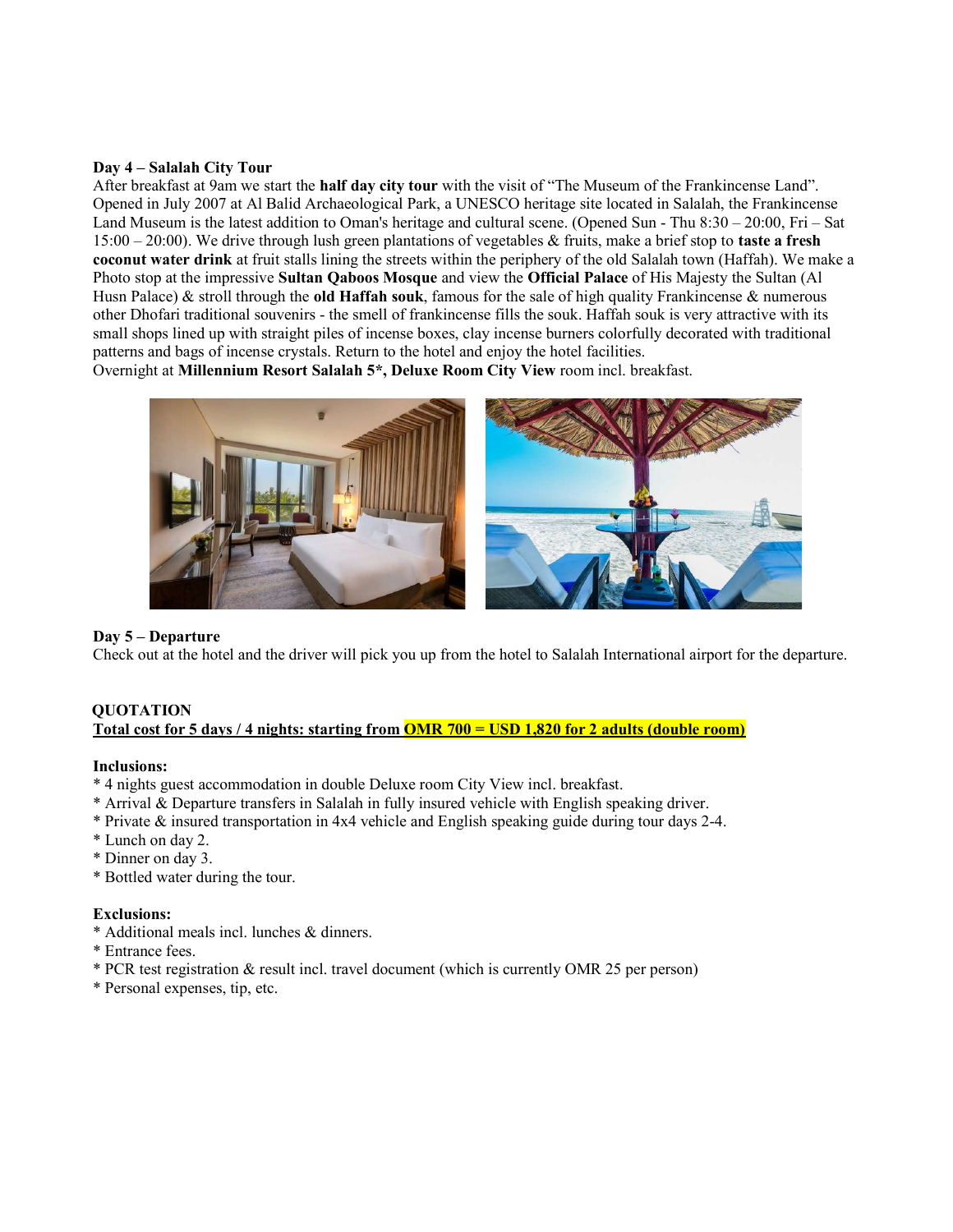## TERMS & CONDITIONS

#### Cancellations/No Shows/Changes:

- 1. Tourism Services may be changed or cancelled from time to time provided that valid reasons must be shared in advance. Parties may not send any cancellation notices invalidly and/or unreasonably.
- 2. Service Provider shall always have the right to seek a compensation equivalent of any total invoiced amount if the Service Receiver has decided to cancel or it is a no show for any of invoiced Tourism Service within the cancellation period of Service Provider or third party suppliers before the commencement date of such Tourism Services.
- 3. Any charges invoiced by third parties pertaining the cancelled Tourism Services will be always payable by the Party requested to cancel such Tourism Services.
- 4. In all events including Force Majeure, the Service Receiver is requested to pay the Service Provider any charges or costs incurred initially and to any Third-Party services providers but not limited to bookings charges, drivers (etc.).
- 5. Free cancellation/changes until 14 days prior to arrival. Later cancellation as per following breakdown: 14-7 days 50% of total package / 7-0 days & no-show 100% of total package We highly recommend you to take out a travel insurance covering any cancellation fees related to Covid-caused cancellations.

## Payments of invoices, billings and taxes:

- 1. Rates are incl. all taxes.
- 2. Parties agree that entire invoices and bills issued between themselves must be paid and done in Omani Rials only. However, bank charges and taxes shall be excluded if any payments were made in foreign currency by a Party towards the other hence, bank charges and taxes shall be always borne by the payer.
- 3. Parties agree that Service Provider will send an invoice for the Tourism Services based on proposed net rates as soon once the booking details are shared by the Service Receiver. Service Provider shall have an exclusive right to hold any obligations and carry out the agreed Tourism Services if any invoices were not settled.
- 4. Service Receiver agree to pay the charges and rates pertaining the Tourism Services, set out as per above details.
- 5. Service Receiver agree to pay any invoices or/and billings for any Tourism Services immediately and as per payment details mentioned on the invoice/bill.

### Travel & Health insurances/Visa:

- 1. All travelers arriving in the Sultanate of Oman are required to have the mandatory international health insurance incl. coverage of Covid19-treatments and related information may be provided by the Service Provider from time to time. Service Provider shall have no liability against any failure of insurance or visa requirements to enter the Sultanate of Oman.
- 2. The passenger/guest has to strictly follow the implemented decisions & regulations taken by the Supreme Committee. In case of violating the quarantine regulations, Al Maamari Tours is not liable for any fines or punitive actions taken by the Omani authorities. Please find updated information here.
- 3. Please find updated information of approved vaccines in Oman here.
- 4. Al Maamari Tours is not taking any responsibility on visa requirements, please contact the Royal Police of Oman for further information: https://evisa.rop.gov.om/.
- 5. Due to constantly changing regulations, it is unfortunately not possible for us to know the information regarding PCR testing etc for return travel to every country. We therefore recommend that you check the regulations of the airline, countries you are in transit to and your final destination and kindly point out that the responsibility for correct travel documents lies with the customer.